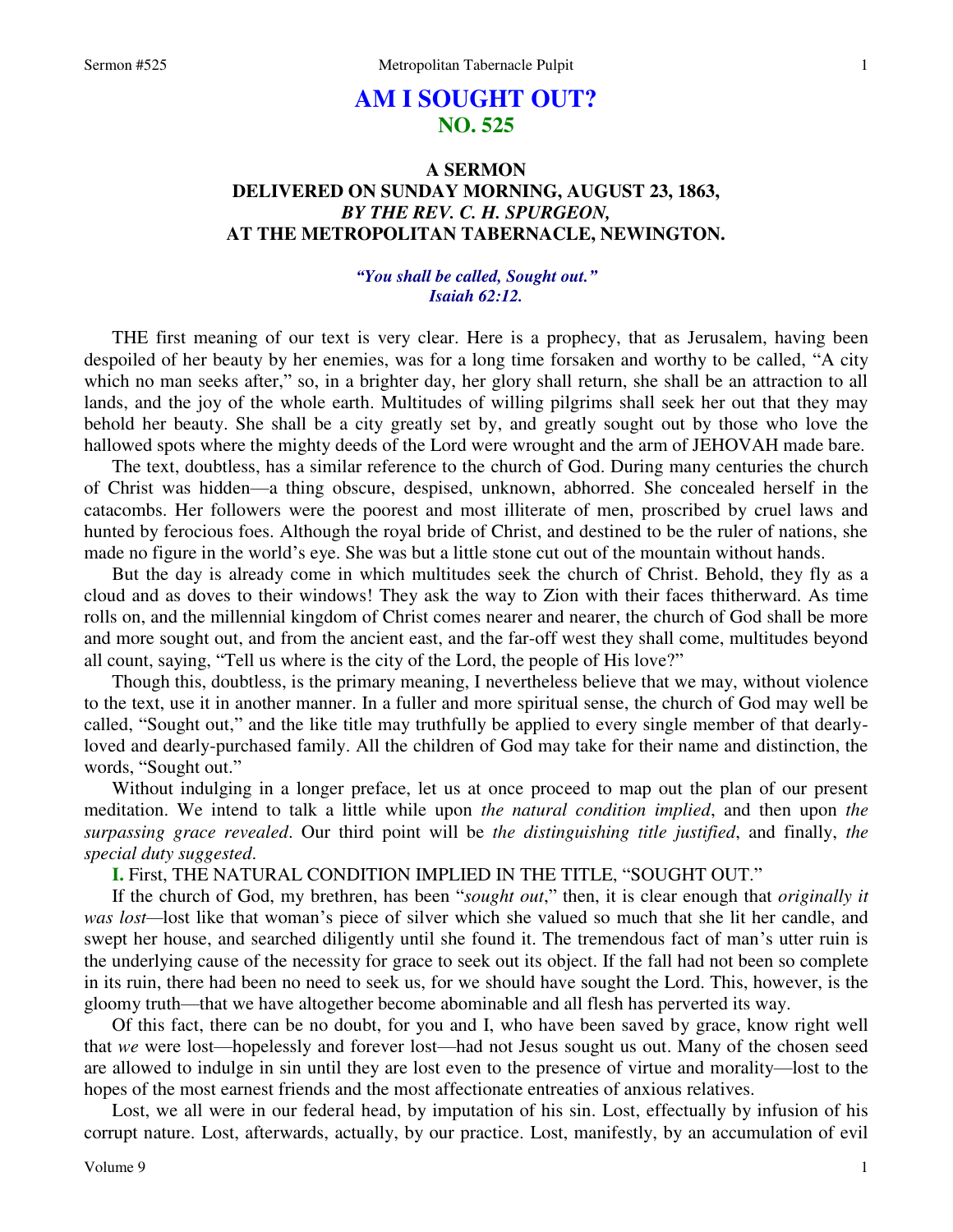habits, and the growing force of depraved appetites. We have, by nature, departed far from God and like the prodigal, have gone into a far country. We are comparable to that poor wretch who was possessed with a legion of devils, whom fetters could not bind, nor chains restrain. He who said that, by nature man is half brute and half devil, was not far from the truth.

O my brethren, shall we ever know in this life how lost we were by nature? Until we can comprehend what "the wrath of God" means, by gazing steadfastly into the pit of hell—until we can understand the purity of God amid the perfection of heaven, and so can measure the awful distance between our depraved condition and the perfect holiness of JEHOVAH, we shall not know how lost we were. But we know enough to make us shudder.

Oh, when we saw, or thought we saw, the desperate evil of sin, then we cried out, "Lost! Lost! Lost!" with greater bitterness than he who sorrows for his only son, even for his first-born. Oh, the horrors of that terribly truthful discovery which showed us *ourselves*. We felt in our conscience that we were lost to everything which could commend us to God, or could attract His regard. We knew that in ourselves there were no means of restoration to purity and happiness.

We were utterly and entirely lost and as I said before, some of us lost with a vengeance, for our outward life had become a foul development of the filthy fountains within. Aliens, enemies, rebels, traitors—what shall we say more—no name is too vile for us. Had we been left to lie among the broken potsherds as worthless refuse, or had we been swept away with every unclean and loathsome thing, this had been our just desert. God could not have been too severe, even if the lowest pit of hell had been our portion.

And then, my brethren, we were so lost that *we did not seek the Lord*. Natural men have superficial and passing thoughts of seeking God, but they have no true hunger and thirst after Him. Now and then, a pang of conscience, a sickly wish after something better crosses the unrenewed mind, but as the smoke out of the chimney is blown away by the wind, so these hasty emotions are gone and forgotten. As the dew which trembles at early morn upon the hedgerow evaporates in the heat of the sun, so the best desires which unregenerate men can know are soon melted away when once the sun of the world's temptation rises upon us.

My brethren, we who know the Lord know that we had no serious effectual thoughts of seeking after God until He sought after us. We were wandering sheep, well skilled in straying, but without the will to return. When the Spirit of God came upon us, He found nothing in our hearts ready to work with Him, but everything running in the opposite direction. Every imagination of the thought of our heart was only evil, and that continually. Those who repent and seek the Lord before His grace draws them to Himself must be of a different race from us, for we were far off, and loved the distance too well to dream of returning.

To descend still lower, my brethren—as we had no thought of coming to God—*so we never would have willed to return*. Left to ourselves, like the lost sheep, we would have wandered farther and farther, feeding upon yonder mountain of vanity, or skipping in the green valleys of sin. But back to God, to Christ, to heaven, we never could or would have come. As well might water labor to ascend like fire, as for fallen humanity to long after God. Wolves and tigers do not without a miracle renounce their feasts of blood, nor will man refuse his natural food of sin.

If there is any true desire in the human heart towards God and His Christ, it must have been implanted there by a divine power. God Himself in His bounty must have placed it there, for from the soil of nature it never could have come—at least, so we have found it in our own case, for to this day, though we are saved, we find that the natural motions of our heart are all *from* God—none of them *to*  God. And though we are His children exalted above measure by His great grace, yet still the evil heart of unbelief *departs from* the living God, and never does it come toward Him.

O carnal mind, you desperately evil thing, you are not reconciled to God, nor indeed can you be! O God, Giver of every good and perfect gift, had You left us until our nature had spontaneously desired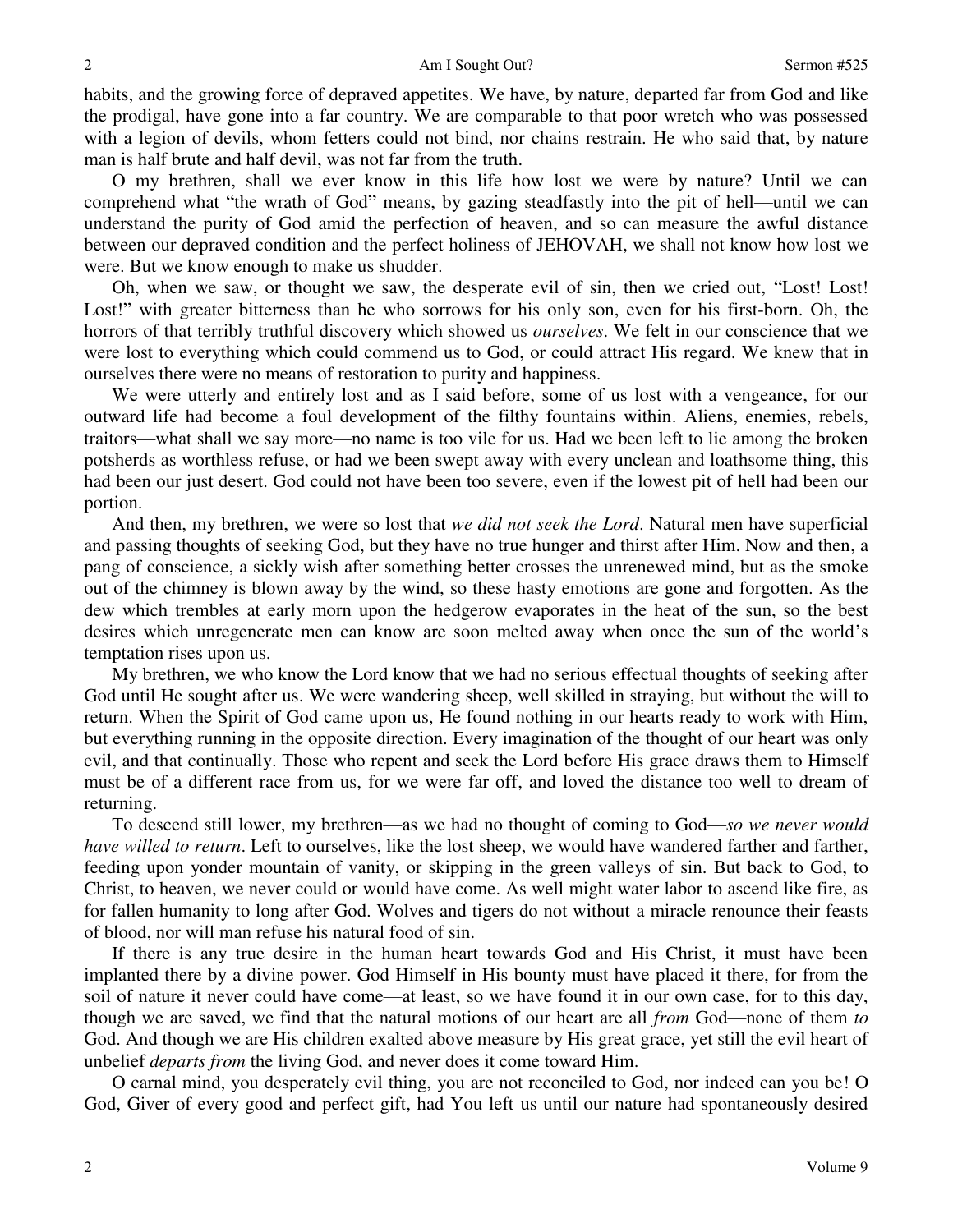renewal and our hearts had panted after Your salvation, You would have left us forever, for we should have chosen the downward path, and the lusts of the world we should have gone!

The text, I think, implies all this, for God never works unnecessary wonders, and if we could have come to Him, or should have come to Him without His seeking us, doubtless He would have left us to that free will of which some boast so much. Brethren, we were lost, lost without a wish to return, and without a possibility of ever having such a wish.

Nay, I must go further—our lost estate is shown yet more clearly in the fact that, so far from seeking God, *we did not desire Him to seek us.* Till He first inspired the wish to be found, we resisted His seekings. So far from asking Him to visit us with His salvation, when He did come, we took up arms against our gracious friend. Well do I remember those early strivings of the Spirit with my youthful heart which I choked one after the other with a resolute determination. Well can I recollect those strong wrestlings, when it seemed as if the Spirit of God would separate me from my sins and I *must* lay hold on Christ, and yet, determined still to abide in sin and self-righteousness, I stood out against the Lord and would not have "that man" to reign over me.

Ah! how long did Jesus stand and knock at our door, so long that He might well cry, as He does in the Canticles, "My head is wet with dew, and my locks with the drops of the night." We would not let Him in—instead of rising to open, we sought to fasten every bolt, and to send every bar home, and we turned the horrible key of our self-will in the wards of the lock, with a, "Depart from us, we desire not the knowledge of your ways."

Ah, my brethren, if He sought us out, it was not because we had a will towards Him, or because we were persistent in prayer. Our will was His great opponent. We were desperately set on mischief, and if we had not been sought out by sovereign grace, saved we never should have been.

> *"'Twas Thy love, O God, that knew us, Earth's foundations long before: That same love to Jesus drew us, By its sweet constraining power, And will keep us Safely, now and evermore."*

To complete the story of this, our natural condition, I must add *that our being sought out, considering our condition, was one of the greatest wonders ever known or heard of.* I have heard this expressed in words occasionally. When a man has come to join the church, he has said to me, "If anyone had told me six months ago that I should make a profession of being a follower of Christ, I would have knocked him down. If anyone had said to me, 'You will repent of your sins, and seek and find a Savior,' I should have laughed him to scorn. 'I am no such fool,' I should have said, as to become one of your sanctimonious hypocritical Methodists—such a thing can never be.""

And yet the thing did occur, and that soul which was once like the demoniac, full of devils, comes to sit clothed and in its right mind at the feet of the Savior, rejoicing in His power to save. In every one of us, if we have not put it into just such words, the grace which sought us has been quite as illustrious. What reason can you find why God should love you? How can you show any reason why He should follow you in all your wanderings, why He should stand out against you in all your determinations of self-destruction? Why was that He should track your devious footsteps, and never leave you until the predestinated moment came? How was it that then He grappled with you and overcame, and made you willingly bow your neck to His joyous yoke? You can tell no reason. You can only clap your hands in admiration, and lift up your heart in wonder and bless and praise the Lord that your name is, "Sought out."—

> *"'Twas all of Thy grace we were brought to obey, While thousands were suffer'd to go The road which by nature we chose as our way,*

3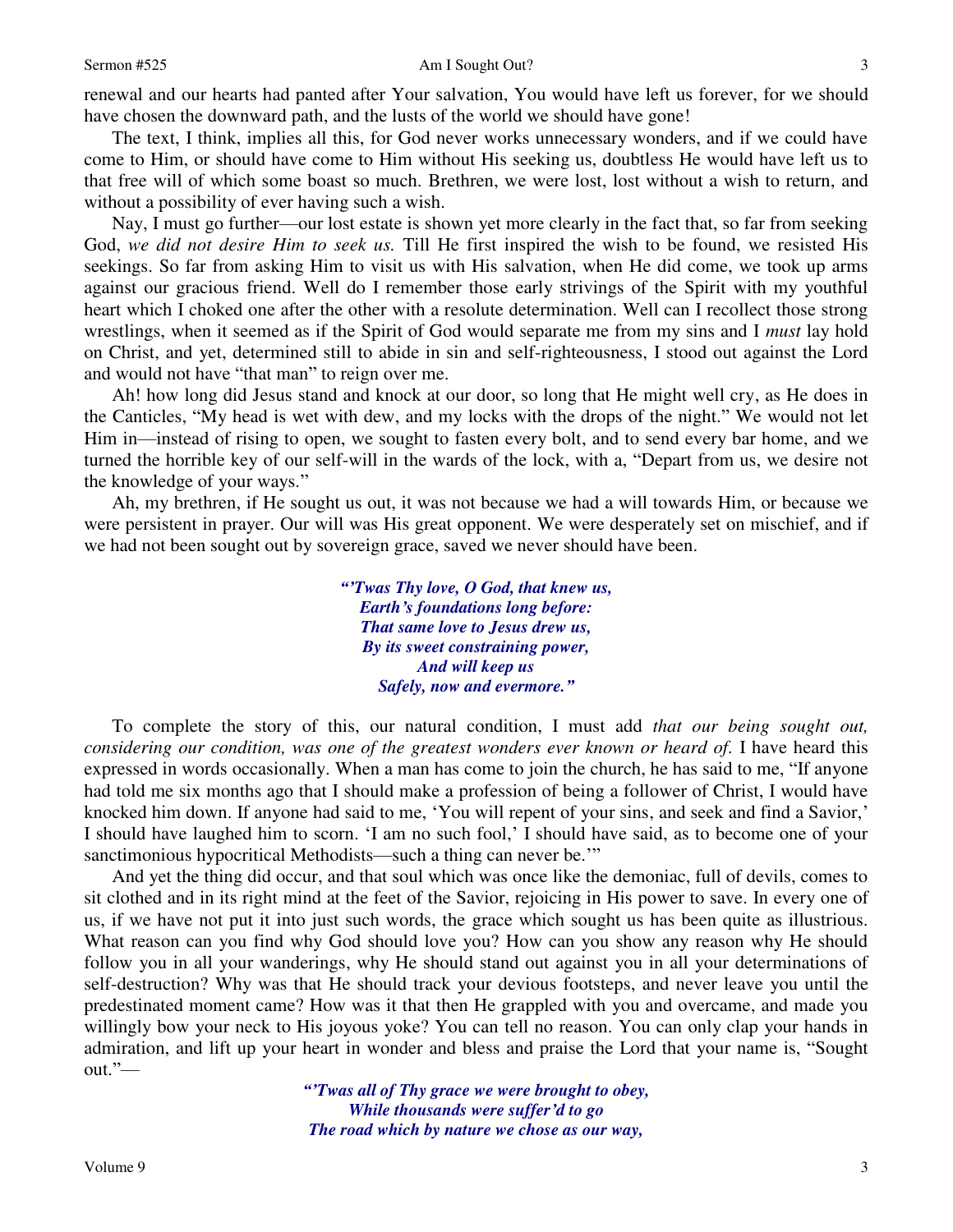#### *Which leads to the region of woe."*

Thus much then, concerning our natural condition. You who know it, and have felt it, need not my words to teach you, but it is well for you to look often to the hole of the pit where you were drawn, and the rock whence you were hewn. A sight of your first state will humble you and fill your heart with praise to the God of grace who has made you to differ.

**II.** Secondly, we have in the text SURPASSING GRACE REVEALED.

This grace lies in several particulars. First, *that they were sought out at all*. It is very wonderful grace on the part of God that He should plan a way of salvation, that He should prepare a great marriage supper, and issue the invitation to all men to come and feast thereat. The Gospel which says to men, "Whosoever will, let him come and take of the water of life freely," is a most gracious Gospel, but there is something more gracious than this generous summons.

One would have supposed that after the invitation had been freely given, and the preparation for the feast had been generously made, that the Lord would leave men to come or not as they willed. It is grace enough, surely, for God to provide meat for the hungry. Let them come and eat, and if they will not, let them starve. To prepare ointment for the wounded, is not that enough? If the sick will not accept the medicine, then let them perish for their ingratitude in rejecting the healing gift.

Ah, but God's ways are not as our ways. Your bounty and mine would never dream of going any further. We never force our charity on unwilling recipients. We do not follow after diseased men, and beg and pray them to be made whole. Not we. We think our bounty large enough if we give to him that asks of us, but to seek after pensioners—this, we never did, and probably never shall do.

But hear, O earth and be astonished you heavens! After the general proclamation of the Gospel has been made and man has rejected it, after Christ has been offered to men, and they have refused Him, God's love does not stop there, but determined to glorify His love, He then comes to seek out those who will not seek Him. "If," says He, "you will not turn at My rebuke, if My invitation is trodden under foot—I will do more than this—I will come out in the splendor of My grace and the magnificence of My power, and I will deal with that will of yours and overcome it. I will touch that stubborn nature of yours and make you yield. 'A new heart also will I give you, and a new spirit will I put within you.' 'You shall call Me, my Father, and shall not turn away from Me.'" It is a marvel of marvels, that sinful man fleeing from his Maker, rejecting his Creator's invitation, refusing to be blessed with the blessedness of God, is nevertheless with unparalleled perseverance and unexampled love sought out and made captive by Almighty love.

But this grace appears even more conspicuous if you consider *the persons sought out*. That any should be sought out is matchless grace, but that *we* should be sought, is grace beyond degree. My brother, my sister, I do not know what may have been your particular condition, but this I do know you will feel that there was ten times more reason that you should have been *left out* than that you should have been included in the purpose of grace.

Often have I thought that I was the odd man. If in the muster roll of eternal life there must be one left out, I should myself have made the selection of my own person as the one most worthy to have been disregarded. Why me, Lord? Why me?—

> *"Why was I made to hear Thy voice, And enter where there's room. While thousands make a wretched choice, And rather starve than come?"*

Does not the same thought arise in your mind? Is not your soul stirred with a holy and grateful wonder that *you* should have been sought out? And when, my brethren, I think of some in this place some who once were in the harlots' company—but who are sought out. Some of you who once were plunged in drunkenness, how shall I sufficiently praise the Lord for you? Many of you on the Sabbath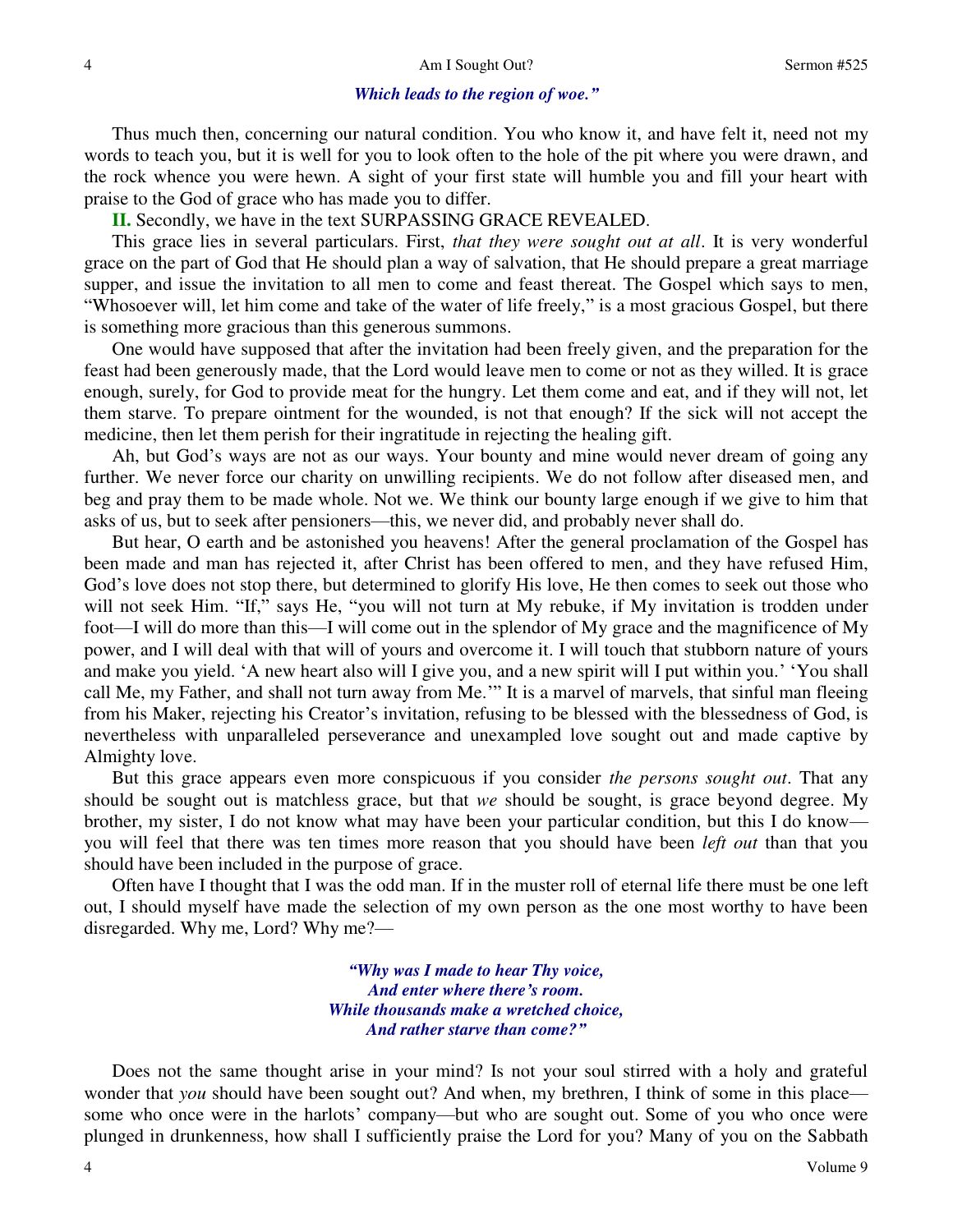day never listened to the preached Word, but sought your own pleasure, and followed your own business—but *you* are sought out. Many a tongue that sung the hymn just now once cursed and blasphemed God. Glory be to the grace which sought you out.

Yes, though such were some of us, "We are washed, we are sanctified, we are cleansed." And is not this a marvel that such as we are should have been sought out? If He had sought kings and princes, we might have found a reason, but to seek us poor, obscure working men, illiterate, without ability—this is sovereign grace indeed! That He should seek the good, the moral, the excellent, we should not marvel at, but to seek *us*, the depraved, the wicked, the abandoned—how shall we glorify His name!

Tell it in hell and let devils howl, publish it in heaven and let angels sing. Chant it, you bloodwashed ones, before the eternal throne. He has chosen the base things of this world and the things that are not to bring to nought the things that are. This is a wonder of wonders, that we, even we, should bear the name of "Sought out".

Nor must I fail to bring to your recollection that the surpassing grace of God is seen very clearly in that *we were sought* OUT. The word "out," conveys a mass of meaning. We were not only sought, but sought *out*. Men go and *seek* for a thing which is lost upon the floor of the house, but in such a case, there is only seeking, not seeking *out*. The loss is more perplexing, and the search more persevering when a thing is sought *out*. We were mingled with the mire. We were as when some precious piece of gold falls into the sewer, and men have to gather out and carefully inspect a heap of abominable filth, to turn it over, and over, and over, and continue to stir and rake, and search among the heap until the thing is found.

Or, to use another figure, we were lost in a labyrinth. We wandered hither and thither, and when ministering mercy came after us, it did not find us at the first coming. It had to go to the right hand and to the left, and search here and there, and everywhere, to seek us out, for we were so desperately lost, and had got into such a strange position, that it did not seem possible that ever grace could come to us. And yet we were sought *out*! No gloom could hide us, no filthiness could conceal us—we were found. Glory be to divine grace, God the Holy Spirit found us!

The lives of some of God's people, if they could be written, would make you marvel. The romance of divine grace is infinitely more interesting than the romance of imagination. We have known persons who have run into the arms of Christ while they were intending to run down to hell. Some who no more dreamed of being saved than of being made princes—who strolled into the house of God from curiosity—and the minister's finger, or the glance of his eye arrested them, and they felt the power of the life divine. Some who were rushing to the river to take away their own lives, but some text spoke to their conscience, and arrested their guilty feet.

Strange and marvelous are the ways which God has used to find His own. He would shake a whole nation with His strong right hand to find His own elect. He would shake all nations, and bring the whole world to unparalleled confusion before He would suffer one of the blood-bought pearls of His crown to be lost among the ruins of the fall. He must and will seek them out, as the shepherd seeks out his sheep in the cloudy and dark day, bringing some of them down from the steep summit, others from the caverns among the crags, some from the river's brink, others from the flood itself—all must be brought into one place, where they shall form one fold, under one Shepherd.

One second will suffice to hint, dear brethren, that the grace of God is illustrious in *the divine agent by whom we are sought out*. The text, taken in its connection, tells us that we were sought out divinely. Saved souls are sought out by God Himself, and omnipotence is strained, omniscience is fully exercised—every attribute of God is put to its sternest labor to seek out lost souls. The most tremendous effort of divine strength we know is the regeneration of man. To bring Christ from the dead made God's name to be right honorable for mighty power—but to raise His people from their graves is equally a work of stupendous power and grace.

Do you ever wonder, Christian, who it was that came to seek you? It was not the minister. He might have sought you year after year, and never have found you. Your tearful mother, with her many prayers,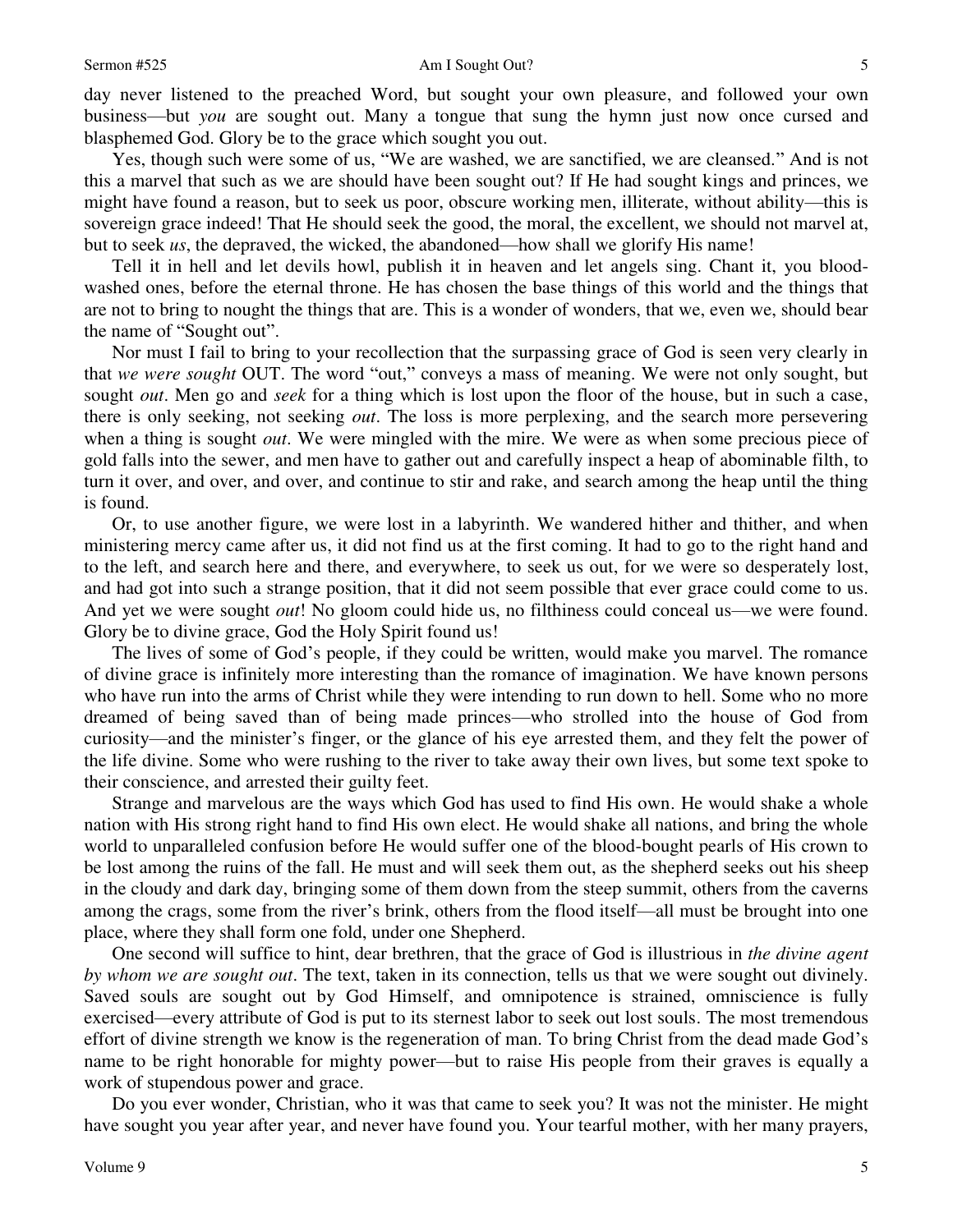would have missed you. Your anxious father, with his yearning heart of compassion, would never have discovered you. Those providences, which like great nets were seeking to entangle you, would all have been broken by your strong rushes after evil. Who was it sought you out? None other than Himself. The Great Shepherd could not trust His under-shepherds. He must Himself come, and oh! if it had not been for those eyes of omniscience, He never would have seen you—He never would have read your history and known your case—if it had not been for those arms of omnipotence, He never could have grasped you. He never could have thrown you on His shoulders and brought you home rejoicing. You were divinely sought.

There is as much the impress of the finger of God upon a sought-out soul, as there is upon a newlycreated world. You may see God's finger in the green meadow studded with yellow flowers, in the flowing rills and towering mountains, and in the bright lamps of heaven at eventide, but you shall see the whole hand of God most clearly when a new-born soul is led to seek after the Lord's salvation. You shall be called, "The people sought out." And this shall be the wonder of it—that you were sought out in a divine fashion—

> *"Love strong as death, nay, stronger, Love mightier than the grave. Broad as earth and longer Than ocean's widest wave— This is the love that sought us, This is the love that bought us, This is the love that brought us, To gladdest day from saddest night, From deepest shame to glory bright, From depths of death to life's fair height."*

Then, dear brethren, to close this part, remember that the glory of it is that *we were sought out effectually*. We are a people not sought out and then missed at the last. Almightiness and wisdom combined will make no failures. *I* may seek some of you in vain, as, alas, I have done. I may preach and preach again, as I do today and yet perhaps, you will all miss the net. But when my Master comes out to fish for souls, the net will soon be full—there is no failure in His case.

All of us, dear brethren, who have been brought into union with Christ, know that we were brought because it was effectual grace that came to us. There is a grace which may be resisted, there are common strivings of the Spirit, against which a man may contend successfully, but when the Spirit puts out the fullness of His divine energy, with the intention to work a sure work, it can never be frustrated. In each of our cases, there has been a divine intention, omnipotent, to constrain us to be saved, and that intention has been followed up by a divine action, which it was impossible for us to have effectually resisted. Which, in fact, we did not and could not resist, because it charmed us into a complete subjection, and we yielded at once to its sway.

This has taken place in every single heart, and this is the glory of the name, "sought out"—that we were not half sought out, we were not feebly and unsuccessfully sought, but we were effectually and completely sought out, and that is the reason why we are today heirs of God, and joint heirs with Christ.

**III.** Let us notice, in the third place, THE DISTINGUISHING TITLE JUSITIFIED. We are a people sought out. How were we sought out? Let us justify the name.

Brethren, we are sought out, first of all, in *the eternal purposes and the work of Christ*. The coming of the Lord Jesus Christ from heaven was the commencement, the first overt act of seeking our souls. All that bloody pilgrimage of His, when hands and feet were bleeding, all that dreadful suffering of His upon the cross, was a seeking out of His people. Like some great pearl diver, the Lord Jesus Christ stood upon the glorious cliffs of heaven and plunged deep into the floods of sorrow and sin that He might seek out the lost pearls. Virtually, our Lord did save all His people there and then. "He came to seek and to save that which was lost," and He did save, by His death, all His chosen. Though not actually, they were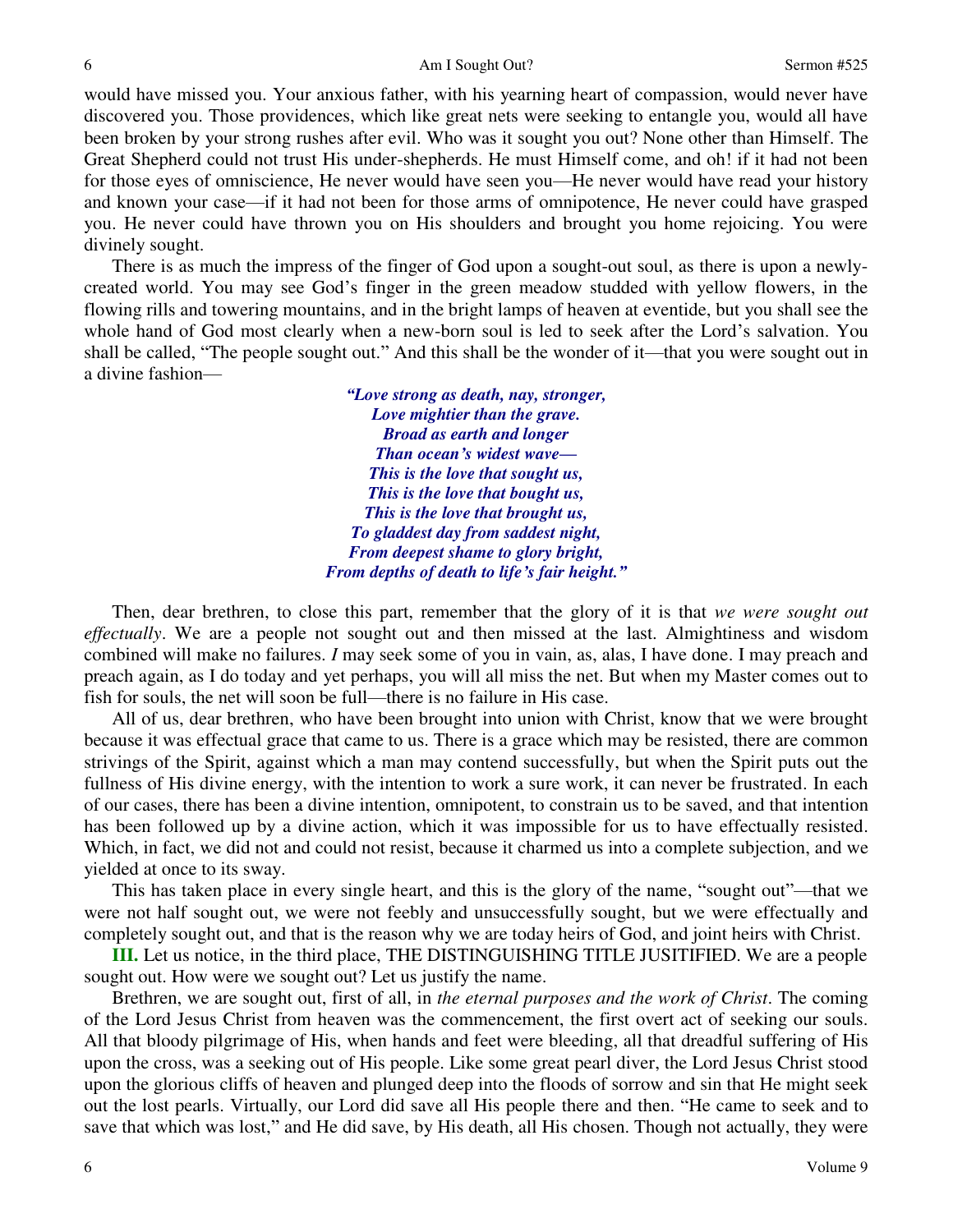virtually every one of them saved in that very hour when He bowed His head and said, "It is finished." At that moment, they were in His hands, they were united to His person in the divine decree. At that moment, they stood in Him—

> *"Not as they stood in Adam's fall, When sin and sorrow covered all. But as they'll stand another day, Fairer than sun's meridian ray."*

"He has saved us" first, "and called us" afterwards, "with a holy calling."

This seeking out, as far as we know it, began *with gracious words of mercy.* In the case of some, these were heard very early. A godly mother told us the truth with weeping, a holy father set us a good example. We were sought out by that little Bible we were taught to read, and that hymnbook which was put into our hands. We were sought out when we were taken to the House of God. The minister preached the Gospel freely to all. He described our character and affectionately bade us come to Jesus. We were sought out while the preacher called the Sabbath-breaker, while he called the hard-hearted, the hypocrite, the formalist, the abandoned, the profane. While he called each of these, according to our case, we felt that he was calling us, and we thought the eyes of Jesus were looking on us, and His voice was bidding us repent and live.

Sometimes, we were especially sought out under the ministry when the preacher was led to describe our case, painting it in glowing colors. We thought somebody had told him, he seemed to know us so well, to have read us through and through, and we went home to our chamber, moved, at least for a season, with a desire after God—for we had been sought out.

Nor did the Lord leave us only to the kind invitations of the ministry. *Afflictions sought us out*. The fever hunted us to the cross. When the cholera came, it carried a great whip in its hand to flog us to the Savior. We had serious losses, a decaying business—all which should have weaned us from the world. Our friends sickened—from their graves we heard the voice of invitation, "Come unto Christ and live." We were disappointed in some of our fondest hopes, and our heart, torn for the time, yearned after a higher life, and a deeper satisfaction. Affliction after affliction, and tribulation after tribulation were the means which God used for seeking us out.

And then came *visitations*, mysterious visitations. It was in the night season when all was still, we sat up in our bed and solemn thoughts passed through us. The preacher's words, which we had heard years ago, came back fresh as when we heard them for the first time. Old texts of Scripture, the recollection of a mother's tears—all these came upon us.

Or it was in the midst of business, and we did not know how it was, but suddenly, a deep calm came over us. We felt as if an unseen hand was drawing us to pray. We resisted the divine impulse, but we knew that it had been there. It came again and again, and often as we walked the streets, we seemed attended by another soul than our own. It appeared to us, as if at times, we were two men in one, and that new and better man wrestled with us like the angel with Jacob, and at last divine grace overcame us, and brought us to repentance and humble faith.

But after all, dear friends, these visitations, these providences, these preachings, and so on, would all have been nothing, if it had not been for the appointed time when *the Holy Spirit* came and sought us out. Can I ever forget that moment when the preacher's finger pointed to me, and he said, "Young man, believe in Jesus Christ, believe in Jesus Christ *now.*" It was not his voice alone that spoke to me, but the voice from the mysterious throne said, "Believe *now.*"

And believe I did. I found no will to refuse. The thing I could not do before, the thing I did not understand till that moment, I both understood and did. I did believe in Jesus, and the burden rolled from off my bowed shoulders, and the spirit was emancipated and free. O may that time come to you who have never yet been sought out. May the Spirit of God so touch you that you cannot resist Him—so effectually move you, that you *must* yield subjection to the cross of Christ. In your cases, as well as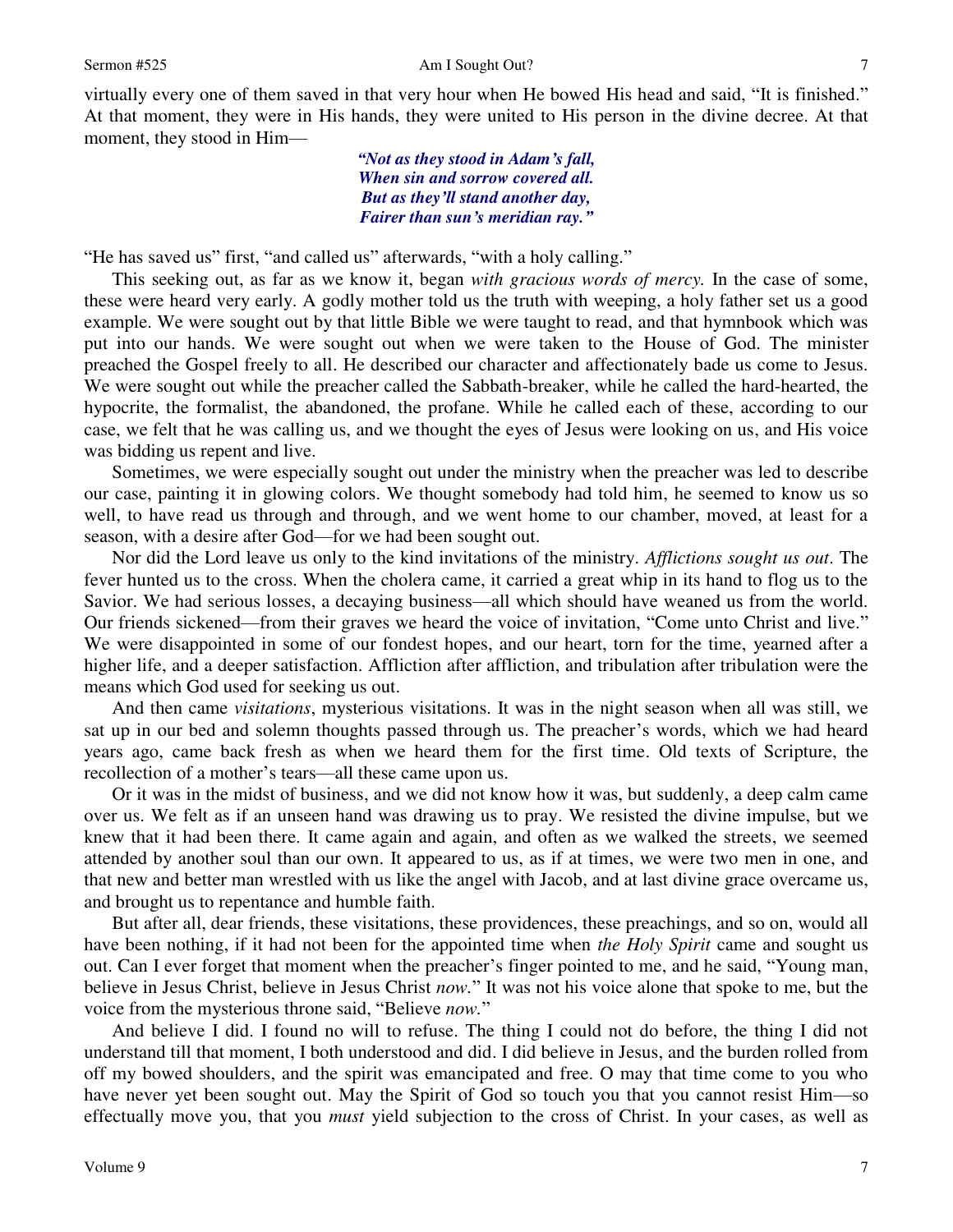mine, beloved in the Lord Jesus, you will be led to see that it was the effectual power of God the Holy Spirit that really did bring you to Christ, so that the title is fully justified, "*Sought out.*"

There may be some persons who come to Christ of themselves, I do not believe there are, and I am not one of them. There may be some who keep to Christ by the power of their free will—I believe there is a whole denomination who profess to do so—but I can only say their experience is the very reverse of what I have felt. I believe that those of whom we read in Christian biography, and in Scripture, owed their salvation to free, rich, and sovereign grace, so that the religion of these persons who come to Christ of their own free will is of modern invention, and I would not give a snap of the finger for the grace that springs from self, or another snap of my finger for the conversion which is the result of free will.

May the Lord give us to be born *from above*, and if we have not a religion which is not wrought in us by the Spirit of God, the sooner we get rid of it the better. For then, perhaps, we shall go to Him who can give us the true bread of heaven that we may not be found empty at the last.

**IV.** Now, I have dispatched these three matters, and I come to the practical part of the subject, and may I have your earnest attention? There is A SPECIAL DUTY INCUMBENT UPON THOSE WHO WEAR THE TITLE, "SOUGHT OUT."

My brethren, if it be really so that you are such debtors to divine seeking, ought you not to spend your whole lifetime in seeking others out? If you owe everything to divine grace, and nothing to self, are you not under solemn obligation to be the Lord's forever, and ought you not—not by proxy, but personally and individually, everyone of you—to seek out the rest of the Lord's people, that they like you may bear the title of a people sought out?

I am earnest in the desire of inducing every member of this church, and of every other church to be winners of souls. The preaching of the Gospel is God's grand instrument of mercy, that is His great magnet. Those of you who can use this holy weapon, do. You that have ability and have talents, devote yourselves to God's cause. Give yourselves up to His ministry. I would to God there were more of those who are successful in professions, men who either in medicine or law have attained eminence, would consecrate their talents to the ministry. They need not fear that in giving themselves to God, He will not take care of them, and as to honor, if it is found anywhere, it is the sure heritage of the faithful ambassador of Christ.

If you have been sought out, my brother, I do not blush to recommend you to give up the most lucrative employment to seek out others. If you have the power to stir other's hearts, if God has given you the tongue of the eloquent, consecrate it neither to parliament nor to the bar, but devote it to the plucking of brands from the burning—become a herald of the cross, and let the whole world, as far as possible, hear from you the tidings of salvation.

The preaching of the Gospel is not the only means. It is a way of seeking out most commonly used, but there are other methods which I will recommend to you this morning. We are not to preach merely to those who come to listen. We must carry the Gospel to where men do not desire it. We should consider it our business to be generously impertinent—thrusting the Gospel into men's way—whether they will hear or whether they will not.

Let us hunt for souls, first of all, *by visitation*. There are thousands in London who never will be converted by the preaching of the Gospel, for they never attend places of worship. Some of them do not know what sort of thing a religious service is. We may shudder when we say it—it is believed there are thousands in London who do not even know the name of Christ—living in what we call a Christian land—and yet they have not heard the name of Jesus. Thank God things are better than they were, but things are bad enough still.

Brethren, you must go and see these things and mend them. To the lodging houses, young men, you must carry the Gospel, and to those thickly-peopled habitations, where every room contains a family, and not one room a Christian. I believe there is very much good to be done by house-to-house visitation. Not by City Missionaries and Bible-women only—may God speed that noble body of laborers—but by all of you. By you who have position in society among your neighbors—make yourselves free, and go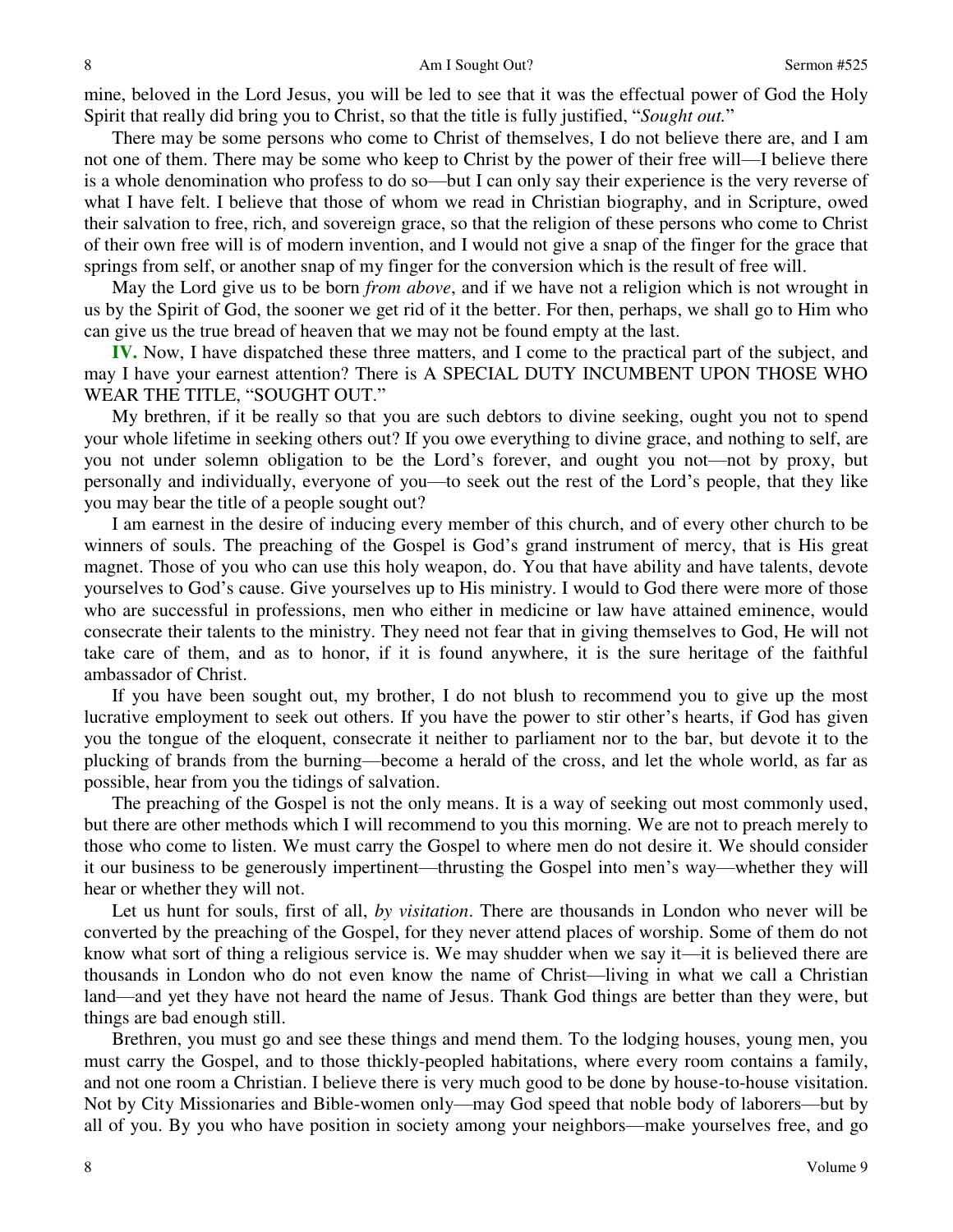#### Sermon #525 Am I Sought Out?

and talk to them of Christ in the little houses that are near to you. As far as your time allows, be a visitor. And if there is one dark part of the town known to you as the haunt of sinners, make it a point to use this agency of visitation from house-to-house. Let the lost sheep of Israel's house be sought out.

Some will need special means, before ever they can be found and brought in. How does one's heart rejoice over the reformatories, and the midnight meetings—over the attempts to bring that class of souls to Christ. I have often heard it said that few of the *converts* from those meetings hold on and prove sincere. It is a great falsehood—a very considerable portion are reformed, and mere *reformations* are of little use—but where *regeneration* is wrought, and these girls are pointed to a Savior, you will never find one of them go back.

Has not God been pleased to give us, in this church, scores of instances where those who were decoys for Satan are now the leaders of others to the cross of Christ, and like Mary, love much because they have been much forgiven? Seek them out. If there is any other class that is neglected, seek it out. If you happen to know any of the more degraded part of the population, who are only sought for by the policeman, and never hear a word of good advice—except from the magistrate—do you seek *them* out.

If Christ sought you out, the inference is strong that you ought to seek out others, and if special means are needed, let special means be applied. You must be very kind. To broken hearts you must speak very gently. Their distance from God is a distance of fear. The gulf that separates them is despair. There are some such in this house, perhaps. Seek them out, and if you find them very desponding, writing bitter things against themselves, let love be shown them.

Try if you can, to get the cords of affection around them, and so draw them to Christ. Do not turn from them and say, "They are such miserable objects, so unbelieving, I will not look after them." But the more you find they need a tender heart and weeping eyes to bring them to the Savior, the more carefully follow them till you bring them to Him. You will find some who will need a world of perseverance.

Perhaps your child has been for thirty years unconverted. Your prayers have been unheard till now, and the devil tempts you to give it up. Never do so. If you had to be sought so long—and some of you needed to be sought for fifty years before you were found—never give up a fellow creature. Follow your child in all his ingratitude, pursue his footsteps with your loving kindness, and never leave him until you have brought him at last to find joy where you found it—in the wounds of Jesus.

Let me beg you, where all other means fail, to seek men by *your prayers*. As long as a man has one other man to pray for him, there is a hope of his salvation. If you, in your daily supplications, make mention of men—if you select special cases—if you bear their names before the Lord, you shall have the joy of seeing them turned from darkness to light, and they, with you, shall be a people "sought out." If a word of mine shall stir up but one of you to seek the Lord's hidden ones, my soul shall rejoice. And if every one of you shall register a vow in this house of prayer, "I will seek out some family today, and continue my work tomorrow, and the next day I will be seeking out others. I will not wait till they come to me to be taught, but go and seek them and compel them to come in that the house may be filled, that the church of God may have its full complement of Christ's chosen." If you will do this, my soul shall be well content.

If you have never been sought, then you will not seek others. If you have never tasted that the Lord is gracious, I shall not marvel that you neglect this work. But oh! by the hell from which you are delivered, by the heaven to which you are going, by the blood which redeemed you from death and hell, by that gracious Spirit which quickened you, and still keeps you alive, by every glorious promise which stimulates you in your onward career, I pray you spend yourselves, and be spent in seeking souls.

Look at this great mass of habitation, this wilderness of human dwellings—if we do not work with all our might, we can never hope to see the knowledge of the Lord covering this great world of London—let alone the greater world outside. O let us be up and doing, and let it be told in every house, in every alley, that Christians care for souls. If you are the people sought out, go and seek others. Tell them that, "Whosoever believes on the Lord Jesus Christ shall be saved."